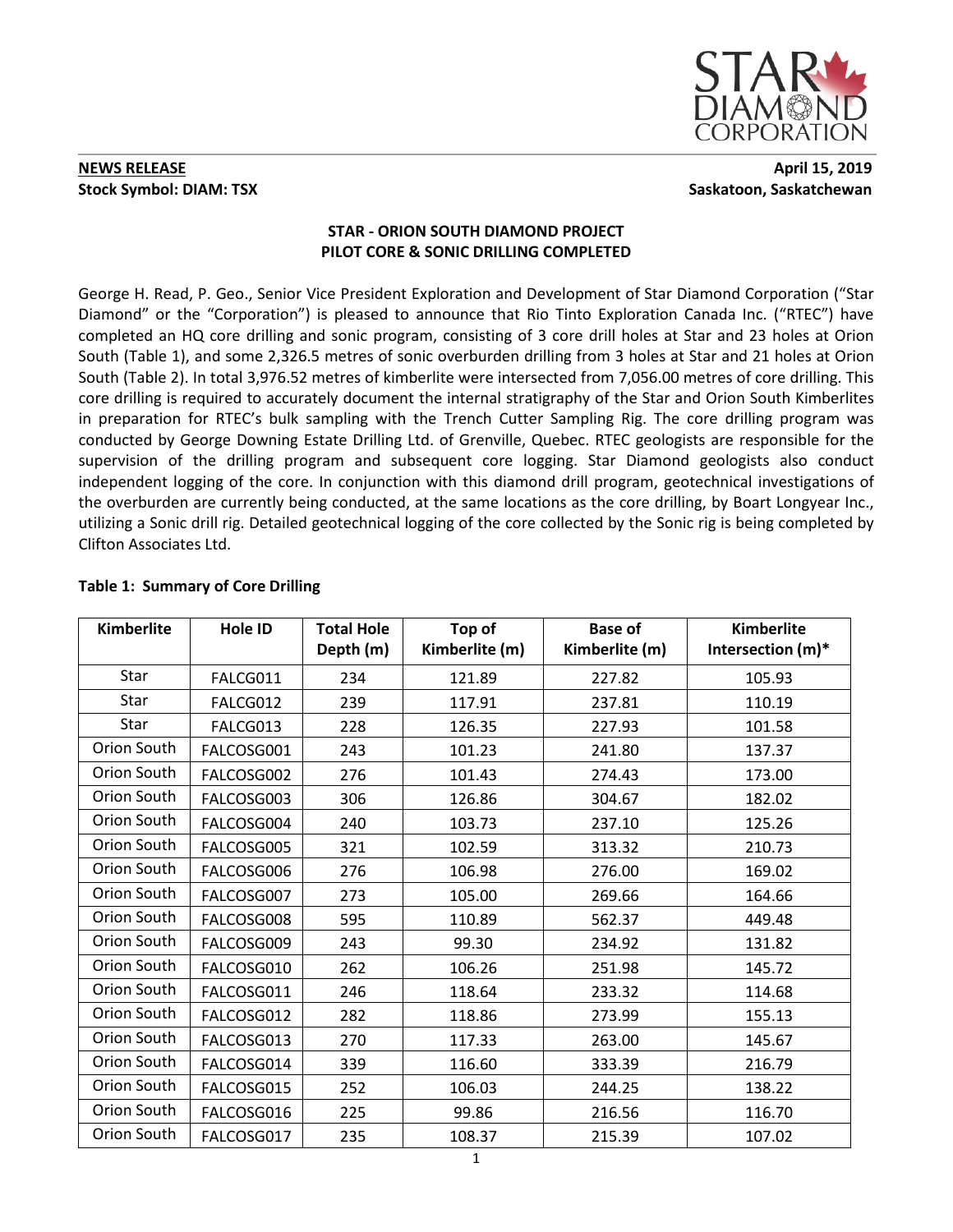| <b>Kimberlite</b> | <b>Hole ID</b>                           | <b>Total Hole</b><br>Depth (m) | Top of<br>Kimberlite (m) | <b>Base of</b><br>Kimberlite (m) | <b>Kimberlite</b><br>Intersection (m)* |
|-------------------|------------------------------------------|--------------------------------|--------------------------|----------------------------------|----------------------------------------|
| Orion South       | FALCOSG018                               | 231                            | 108.84                   | 226.40                           | 117.56                                 |
| Orion South       | FALCOSG019                               | 225                            | 103.36                   | 218.36                           | 115.00                                 |
| Orion South       | FALCOSG020                               | 255                            | 100.66                   | 249.05                           | 148.39                                 |
| Orion South       | FALCOSG022                               | 264                            | 115.02                   | 254.75                           | 139.73                                 |
| Orion South       | FALCOSG024                               | 246                            | 123.00                   | 240.34                           | 117.34                                 |
| Orion South       | FALCOSG025                               | 249                            | 102.62                   | 240.13                           | 137.51                                 |
| <b>Totals</b>     |                                          | 7,056                          |                          |                                  | 3,976.52                               |
|                   | * Does not include Kimberlitic Sediments |                                |                          |                                  |                                        |

#### **Table 2: Summary of Sonic Drilling**

| Kimberlite   | Hole ID    | <b>Total Hole</b> | <b>Base of</b> |
|--------------|------------|-------------------|----------------|
|              |            | Depth (m)         | Overburden (m) |
| Star         | FALCS011   | 129.5             | 91.4           |
| Star         | FALCS012   | 123.4             | 88.4           |
| Star         | FALCS013   | 129.5             | 89.7           |
| Orion South  | FALCOSS001 | 111.3             | 100.3          |
| Orion South  | FALCOSS002 | 105.2             | 100.3          |
| Orion South  | FALCOSS003 | 123.4             | 102.8          |
| Orion South  | FALCOSS004 | 108.2             | 97.7           |
| Orion South  | FALCOSS005 | 105.2             | 102.1          |
| Orion South  | FALCOSS006 | 120.4             | 98.7           |
| Orion South  | FALCOSS007 | 114.3             | 102.1          |
| Orion South  | FALCOSS008 | 124.4             | 104.5          |
| Orion South  | FALCOSS009 | 99.1              | 98.1           |
| Orion South  | FALCOSS011 | 123.4             | 102.1          |
| Orion South  | FALCOSS012 | 123.4             | 107.9          |
| Orion South  | FALCOSS013 | 115.8             | 105.8          |
| Orion South  | FALCOSS014 | 111.3             | 108.2          |
| Orion South  | FALCOSS015 | 111.3             | 93.0           |
| Orion South  | FALCOSS016 | 105.2             | 99.1           |
| Orion South  | FALCOSS017 | 111.3             | 102.1          |
| Orion South  | FALCOSS019 | 108.2             | 99.8           |
| Orion South  | FALCOSS020 | 105.2             | 99.1           |
| Orion South  | FALCOSS022 | 71.6              | Unknown        |
| Orion South  | FALCOSS024 | 123.4             | 104.3          |
| Orion South  | FALCOSS025 | 105.2             | 101.6          |
| <b>Total</b> |            | 2,326.5           |                |

Senior Vice President Exploration and Development, George Read, states: "This core and geotechnical drilling program is an important precursor to RTEC's bulk sampling with the Trench Cutter Sampling Rig scheduled to commence once the warmer weather arrives. The selected locations of these core holes on the Star and Orion South Kimberlites will act as pilot holes for the upcoming program. Core hole FALCOSG008 interescted one of the feeder vents of the Orion South Kimberlite and drilled 449.48 metres of kimberlite before terminating at a total depth of 562.37 metres below surface in dolomite country rock. This deep intersection of kimberlite is consistent with the Orion South geological model prepared by Star Diamond geologists."